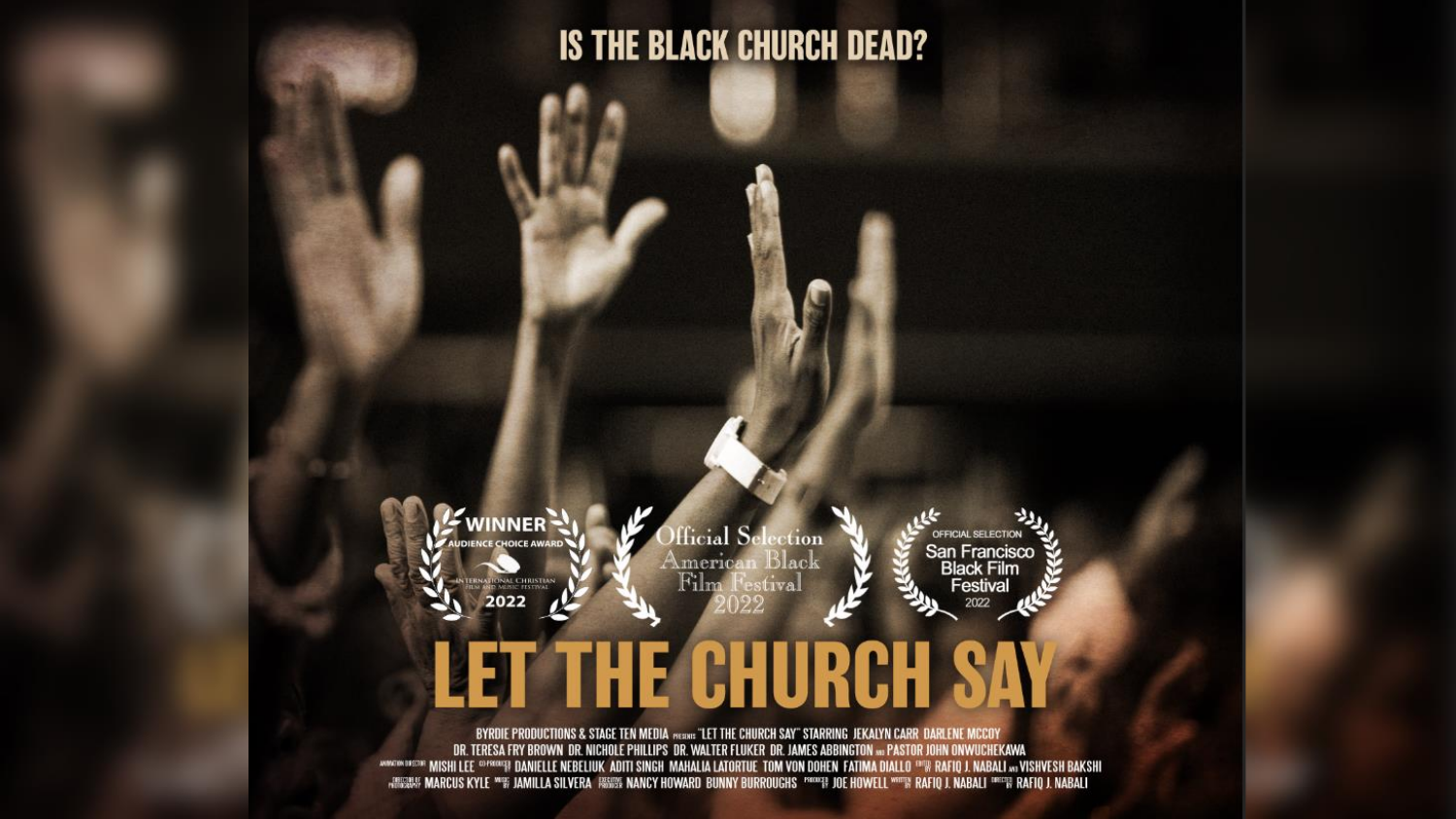

# **LET THE CHURCH SAY**

Running Time: 66 minutes

Produced By: **Joe Howell** 

Production Companies: Stage Ten Media

Cinematographers: Vishvesh Bakshi

Directed By: Rafiq J. Nabali

Written By: **Rafiq J. Nabali** 

Rafiq J. Nabali Nancy Howard Danielle Nebeliuk

Byrdie Productions

Marcus Kyle Leo Nguyen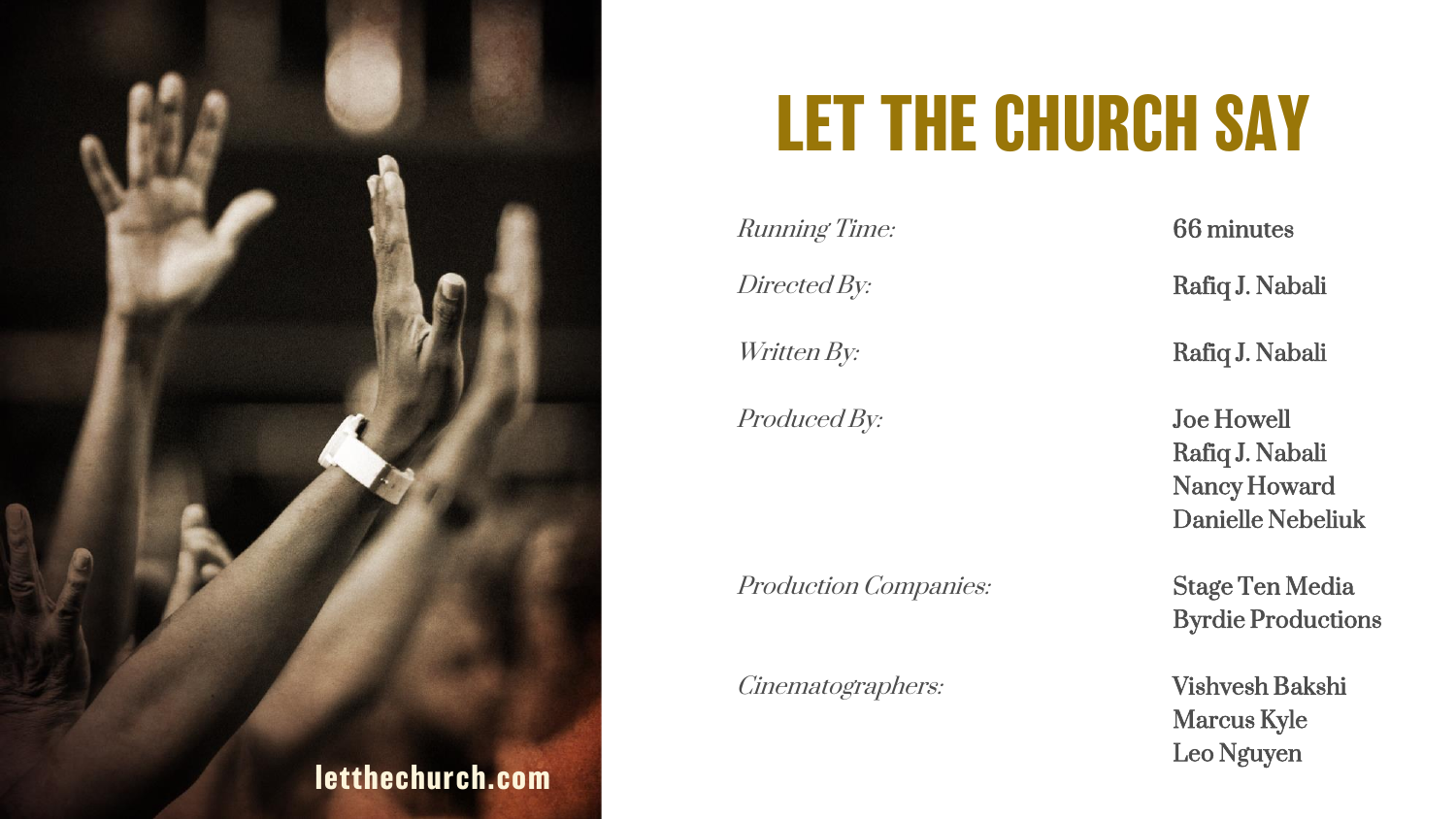

## **LOGLINE**

In a time of racial upheaval and a multitude of woes affecting marginalized communities, a young, African American filmmaker journeys to the heart of the Black experience to find the answer to a daunting question: Is the Black church dead?

## **SYNOPSIS**

In a large cathedral with stained glass windows and mahogany pews stands, Rafiq Jordan, a young, African American filmmaker and Christian. Here, in the oldest Black institution in the U.S., we encounter one of the foundations for the preservation of Black culture in America. Through the years of oppression and sacrifice one thing has remained: The Black church and its impact on Black culture today. Rafiq, familiar with the arguments and conflicts within the church, embarks on a journey to uncover the truth behind the external criticism. He unearths testimonies from Black brothers and sisters, and contributors to this current revolution, in order to see where the church is in all this pain. Through conversations with activists, progressive-thinking pastors, and the most knowledgeable of voices, he discovers where the church has and hasn't been involved.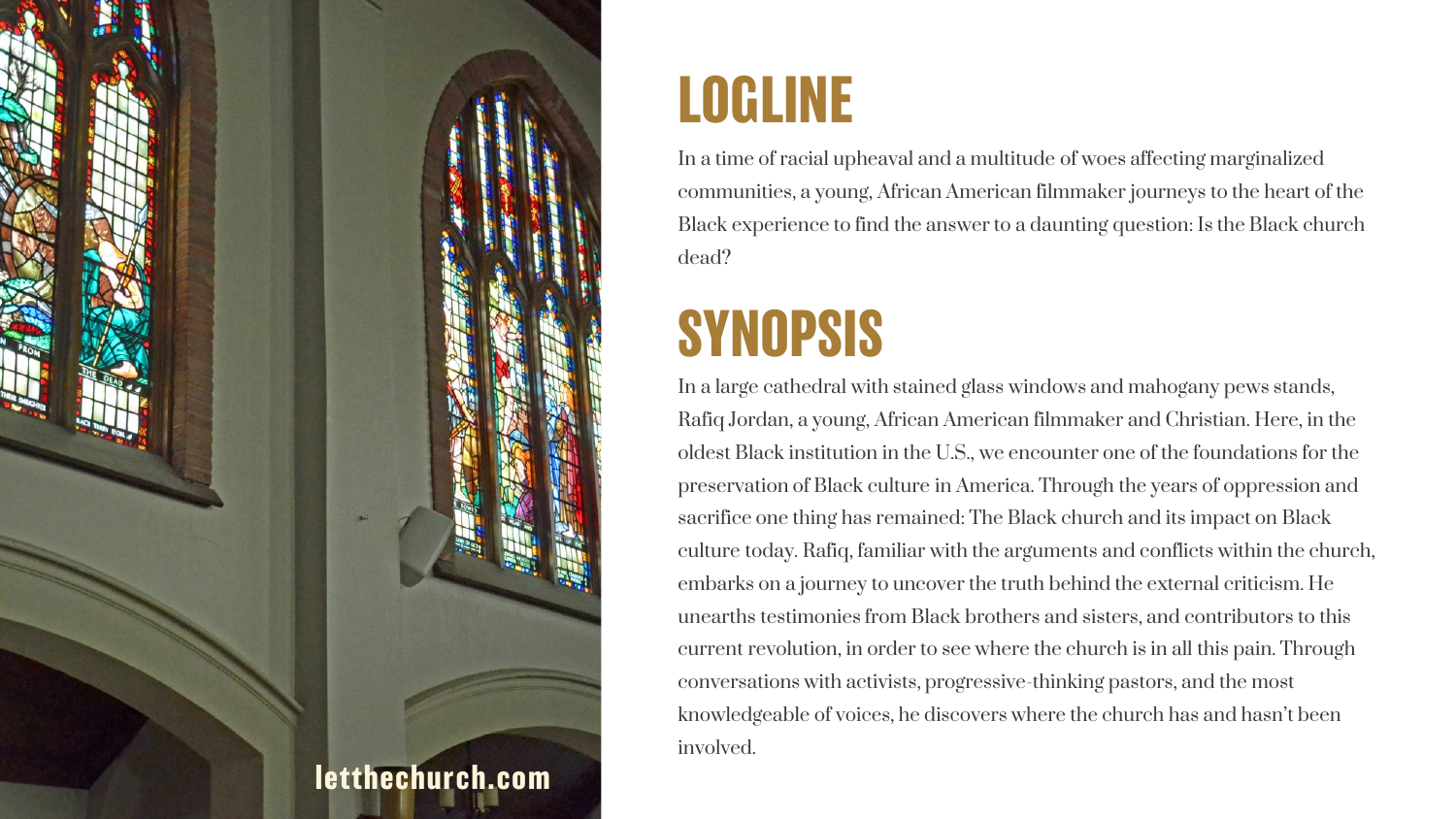## **SYNOPSIS (cont'd)**

Does the institution's involvement or lack thereof give credit to its livelihood or point to its inevitable extinction?

Rafiq navigates through captivating conversations on other significant topics such as church history, politics, race, church culture and the fight for Civil rights.

Where would the Black community be without the Black church? The perspectives of those interviewed will be the evidence of the investigation. This is the true story of the Black American church through the eyes of a Black American. Ultimately, Rafiq's journey ends where it all started, in the heart of an empty church, walking amongst the pews. Is this the end of the Black church as we know it or is it only the beginning?

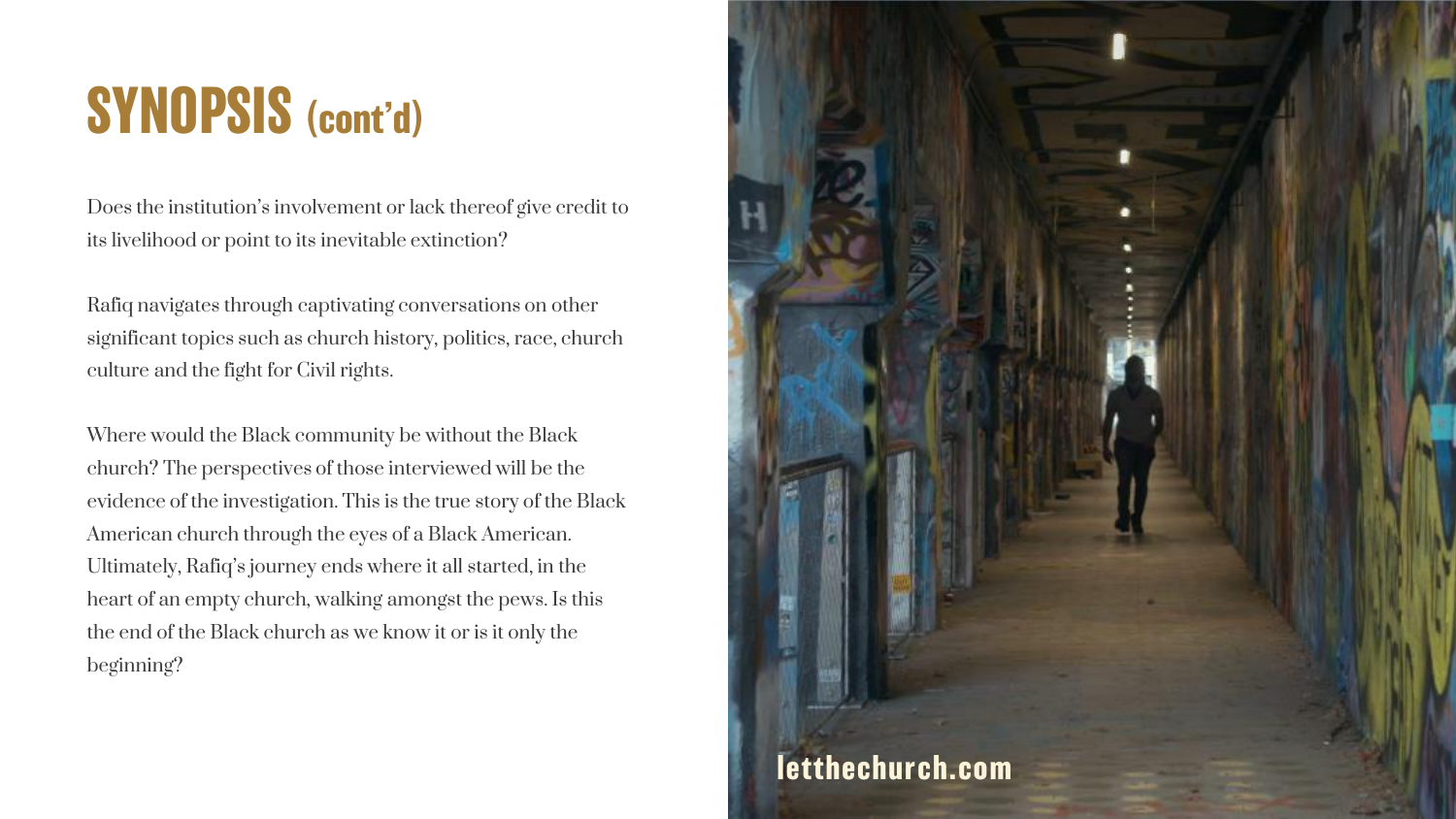





#### **Jekalyn Carr**

Jekalyn Carr is a GRAMMY® Award nominee and GMA Dove Award-winning independent recording artist. She's a profound speaker, entrepreneur, actress, and author. As a top selling recording artist, Jekalyn Carr has earned eight career Billboard #1's before the age of 21, which includes her hit singles, "You're Bigger" and "You Will Win."

## **Darlene McCoy**

Darlene Jenise "McCoy" Jackson, is an American gospel singer, songwriter, author, radio personality, and Christian R&B recording artist. She started her music career, in 2005, with the release of "Fallen in Love" single by EMI Gospel.

## **Rev. Dr. Teresa Fry Brown**

The Rev. Dr. Teresa L. Fry Brown is the Bandy Professor of Preaching at Candler School of Theology at Emory University. The Bandy Professorship is a chaired position created in 1986 with a gift from B. Jackson Bandy that is considered by many to be the country's premier chair in homiletics.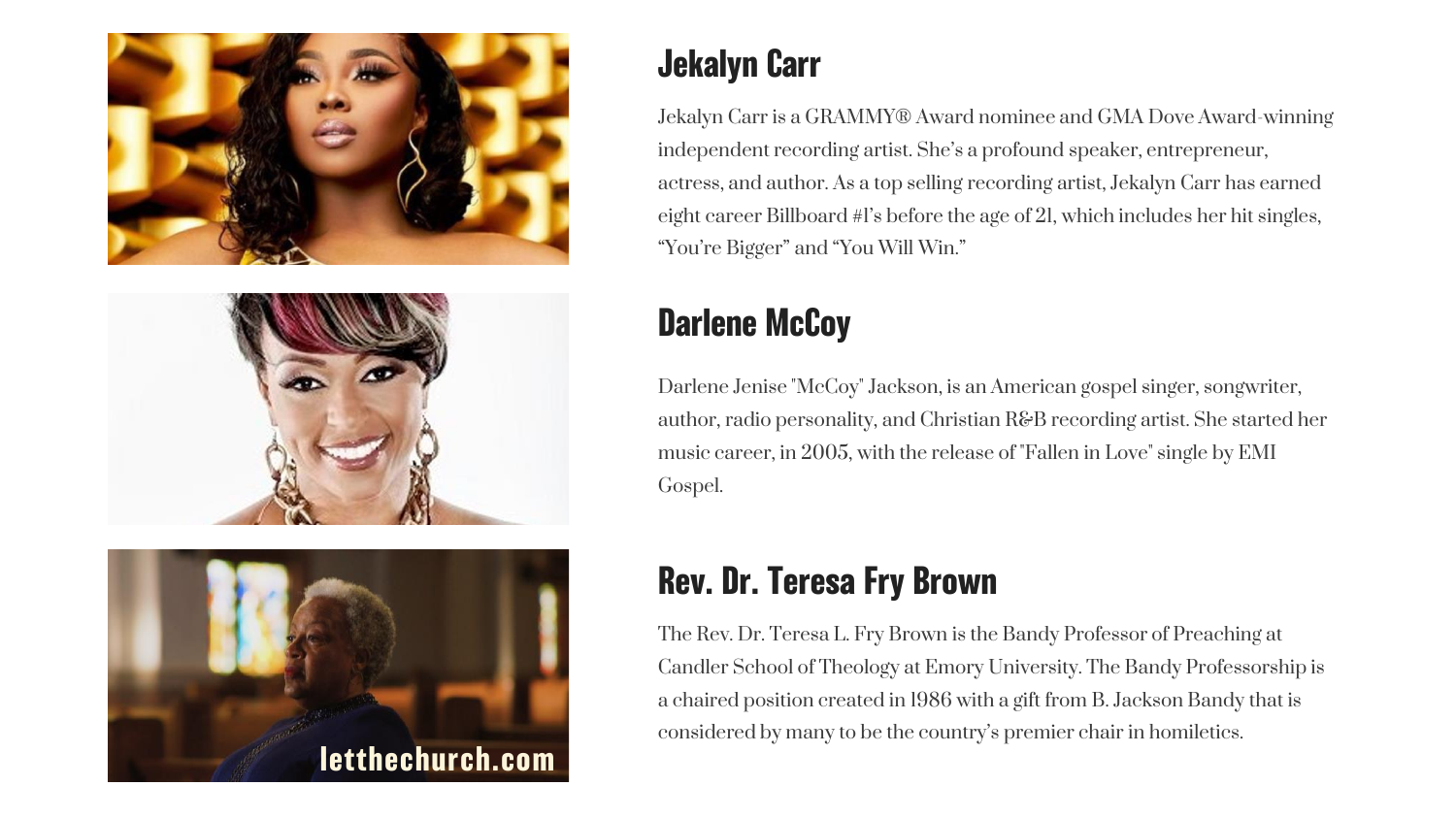## **DIRECTOR,** Rafiq J. Nabali

Rafiq Nabali is a gifted filmmaker and founder of Brydie Productions. As a visionary, Jordan's passion for current cultural events inspires him to create stories that explore the viewpoints of unsung heroes.

Uncompromising and indefatigable, Jordan crafts films with insight, deep emotion, and enlightening perspectives. He grew up in the church, & finds his faith strengthening and growing every day. In this project, Jordan will combine his deep commitment to Christianity with his ambitious skills as a filmmaker. His journey into the heart and history of the Black church will provide a personal view of the vital connection between race & religion.

Nabali earned a B.F.A. in Film & Television from Savannah College of Art and Design (SCAD) in Atlanta, GA in 2020, graduating Summa Cum Laude.

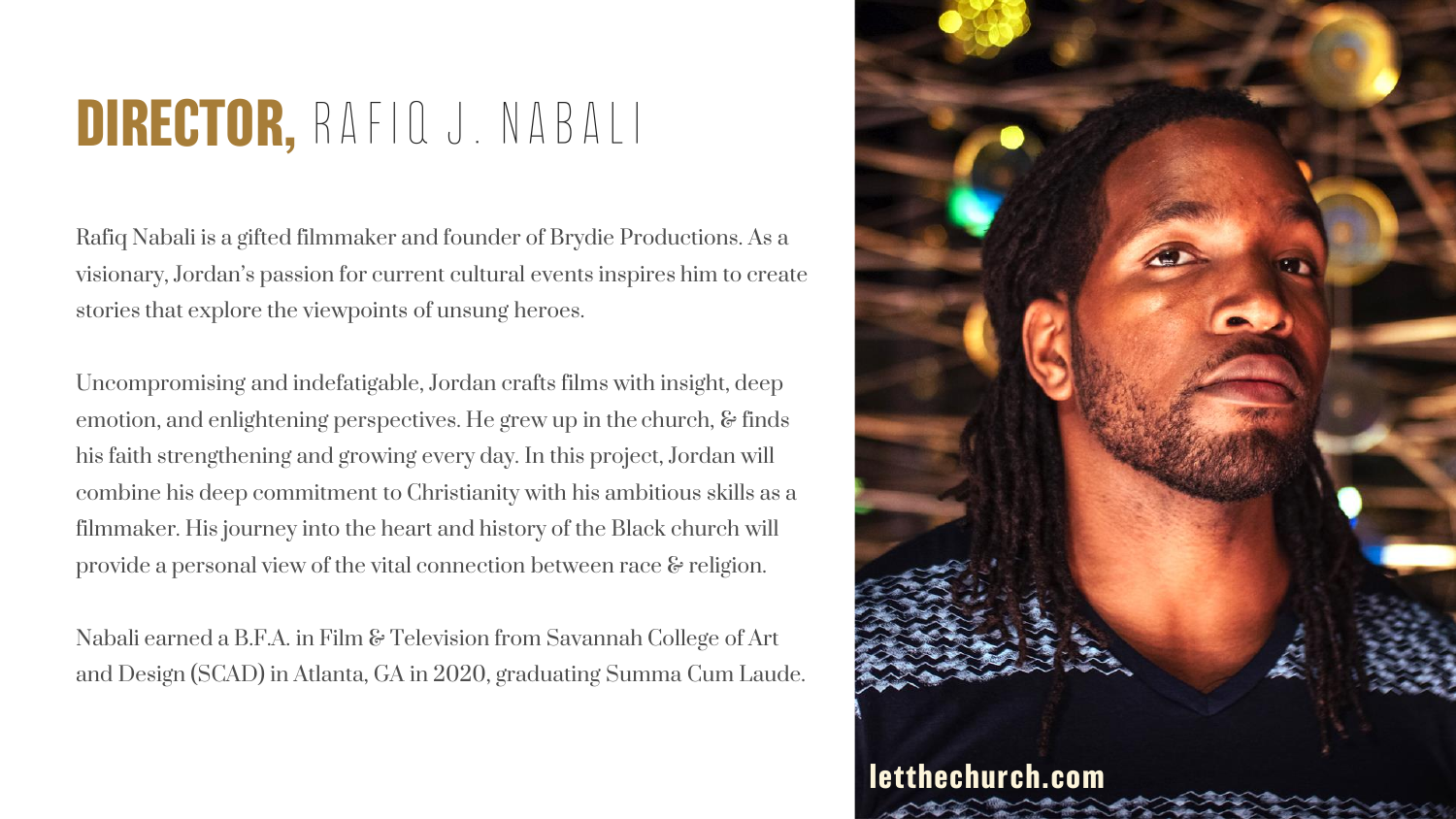#### **PRODUCER,** Joe Howell

Joe Howell is the Managing Director of Stage Ten Media. He has worked as a filmmaker, engineer, music producer, director and writer for over 20 years. He directed the music documentary "All Natural", which was nominated for Best Short Doc at the 2019 Bronze Lens Film Festival. He has worked for ABC TV in video editing and in NYC's Sony Studios and the Hit Factory, as a recording engineer. His music publishing work is showcased on projects for LaFace/Arista Records and Bad Boy/Universal Records.

#### **EXECUTIVE PRODUCER,** Nancy Howard

Nancy B. Howard is the Founder of The Big Picture Film & Video Foundation and the BigPictureCon Film & Technology Conference. She is a film producer with well over two decades of production experience. As Executive VP of Kiss The Limit Productions, Nancy produced the short film, **The Promise**, featuring Melissa McBride of The Walking Dead.

#### **CINEMATOGRAPHER/EDITOR,** Vishvesh Bakshi

An aspiring cinematographer, Vishvesh worked his way up in the Indian Film Industry from a video intern with *Glitch, Mumbai*, to a cinematographer and editor on multiple award-winning productions. He graduated form SCAD Atlanta with an M.F.A. in Film and Television Production in 2020, where he worked on projects that won the Student Emmy, and short films which have been selected at Atlanta Film Festival and New York International Film Awards.





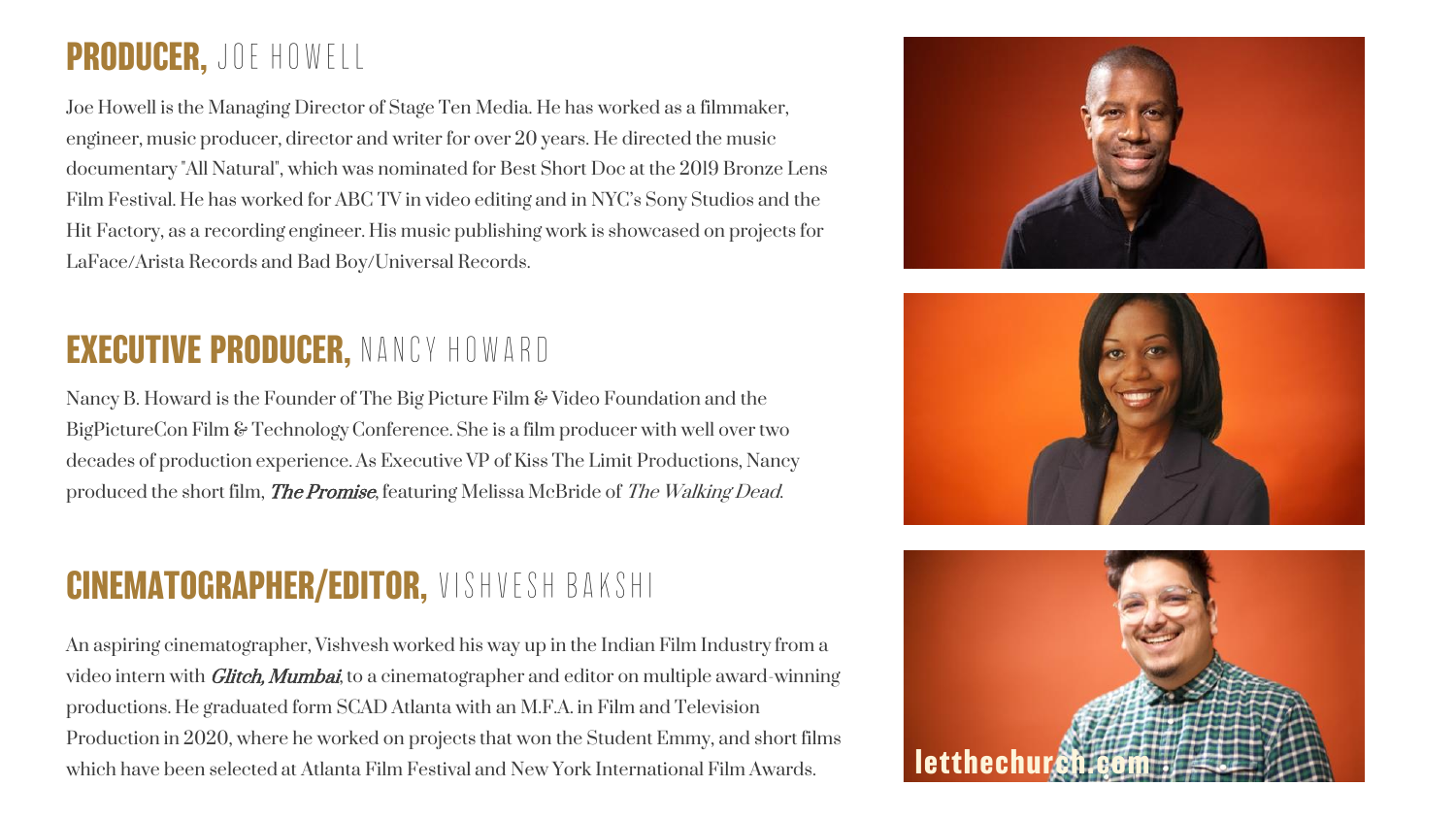

## **PRAISE**

"It's gorgeous. It's smart. It's emotional. The music is tremendous. Animation is **inspired** as is use of Atlanta street art. The writing is **terrific**, with a presence that is **authentic and intimate.** "

– Jennifer Hyde, Savannah College of Art & Design (SCAD)

" The showcase of academics alongside recording artists, pastors, spoken word artists & activists sharing their stories makes for **a truly powerful** film." Lorna Blake, Author/Speaker

" Fueled by youthful queries and **passion** for social change, it's **refreshing**, unique, exquisite, and beautifully done."

-Nichole R. Phillips, PhD & Assoc. Professor of Black Studies, Emory Univ.

## **AWARDS:**

| <b>WINNER</b> | 2022 Audience Choice Award, Documentary, International Christian<br>Film Festival (ICFF) |
|---------------|------------------------------------------------------------------------------------------|
|               | NOMINEE 2022 Best Director and Best Documentary, ICFF                                    |
|               | NOMINEE 2022 Best Documentary, American Black Film Festival (ABFF)                       |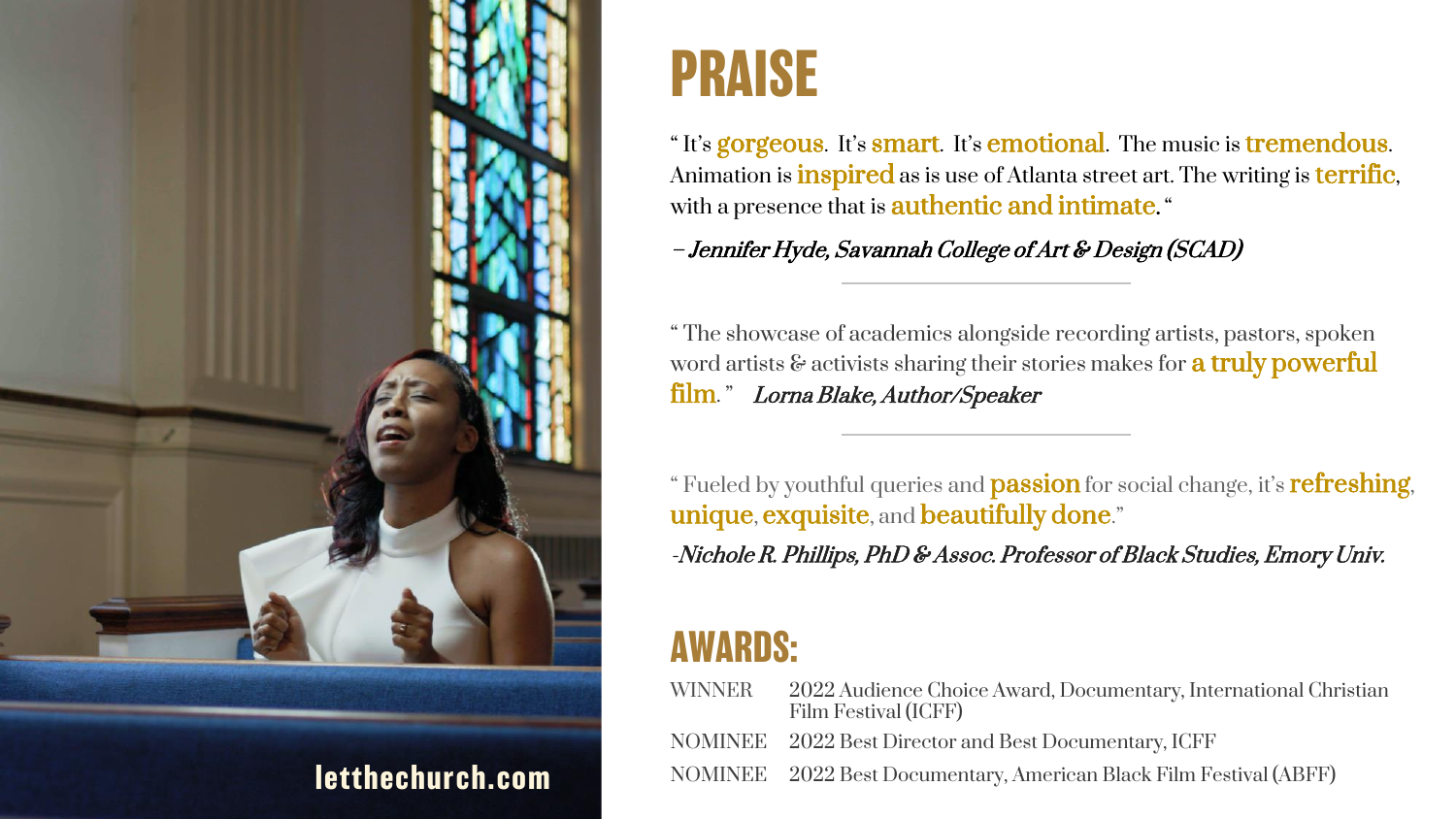# **CAST/ INTERVIEWEES**

Jekalyn Carr Darlene McCoy Rev. Dr. Teresa Fry Brown Walter Earl Fluker Dr. Rosetta Ross Pastor John Onwucheka Christopher Bruce, Esq. Dr. Nichole Phillips Dr. James Abbington

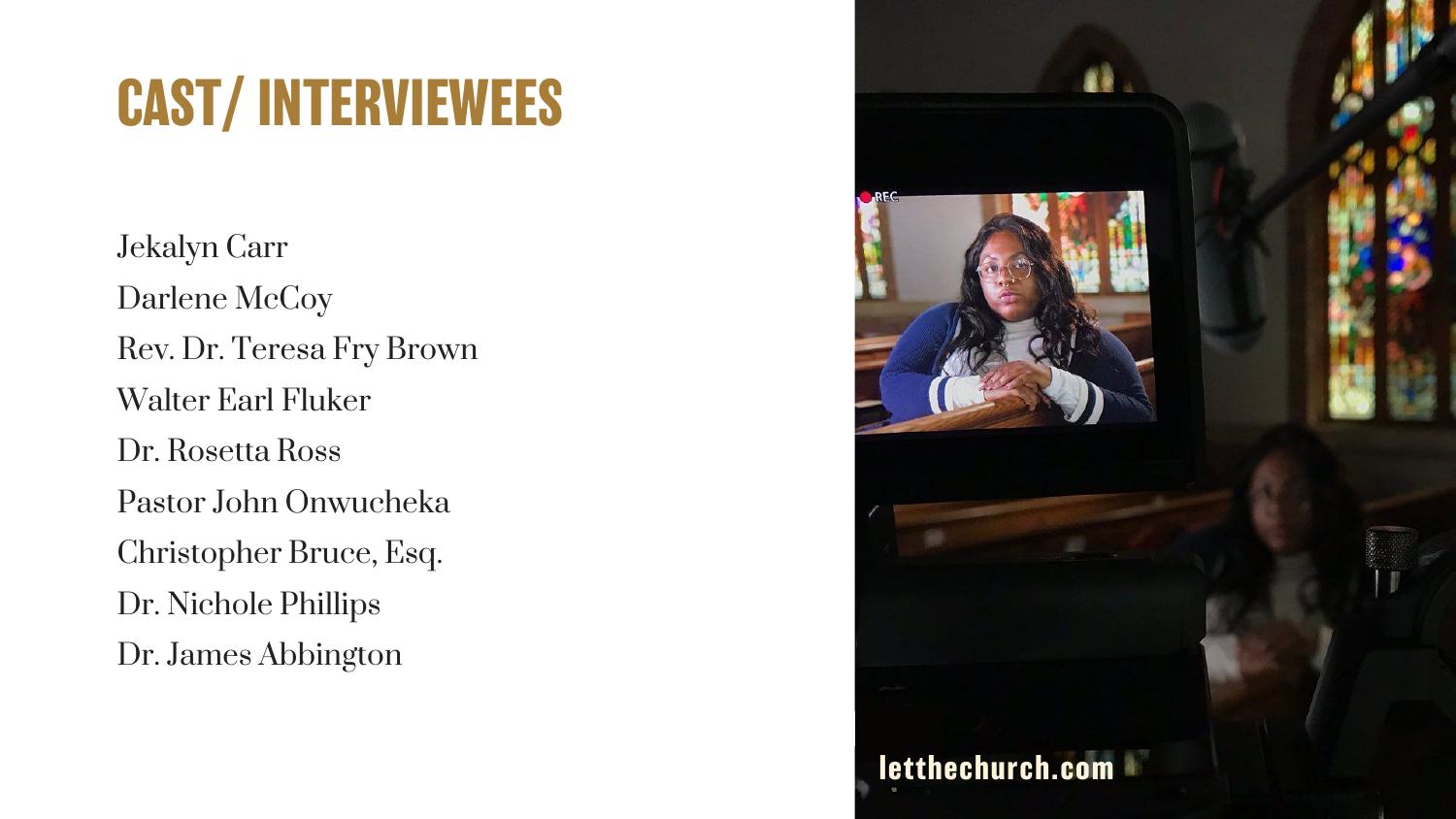## **CREDITS**

Produced by: **Joe Howell** 

Associate Producers: Mahalia Latortue

Cinematography by: Vishvesh Bakshi

Unit Production Manager: Danielle Nebeliuk

Executive Producers: Nancy Howard

Directed by: Rafiq J. Nabali

Written by: **Rafiq J. Nabali** 

Rafiq J. Nabali Danielle Nebeliuk

Aditi Singh

Marcus Kyle Leo Nguyen

Bunny Boroughs